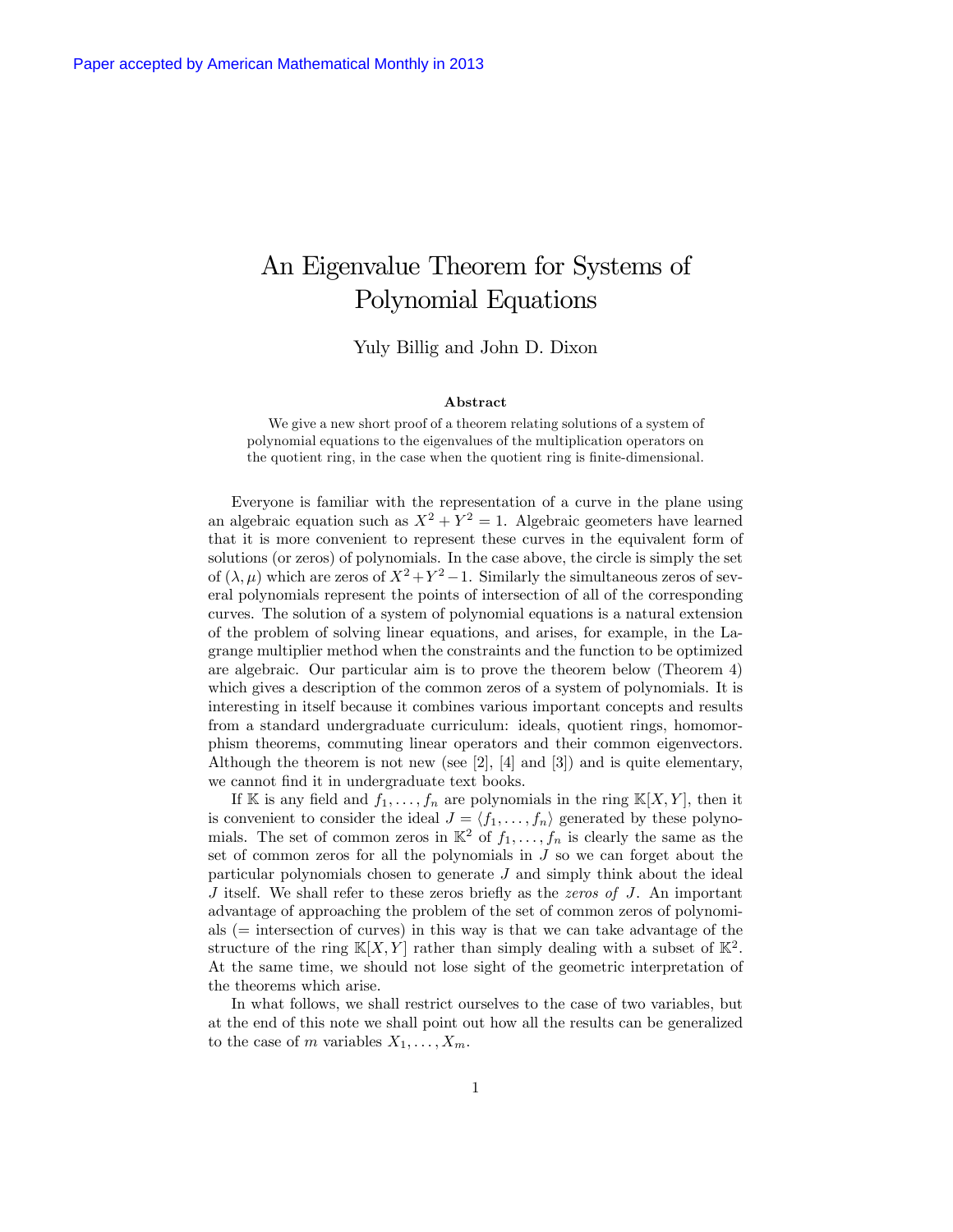To fix notation, consider a finite list of polynomials  $f_1, \ldots, f_n$  in  $A :=$  $\mathbb{K}[X, Y]$ . Let J be the ideal in A which they generate and let  $S \subseteq \mathbb{K}^2$  be the set of all solutions to  $f_1(X,Y) = 0, \ldots, f_n(X,Y) = 0$ . We shall consider the relationship between S, J and the quotient ring  $R := A/J$ . Note that the rings A and R are vector spaces over K. Whereas A is infinite-dimensional as a vector space, its quotient  $R$  could have finite dimension over  $\mathbb{K}$ . We are looking for a description of  $S$  in the case where  $R$  is finite dimensional.

The special case where  $J = A$  (dim<sub>K</sub>  $R = 0$ ) occurs exactly when  $1 \in J$  and in this case  $S = \emptyset$ . However, S may be empty even when J is a proper ideal. In what follows you might find it helpful to keep in mind the following example:  $f_1 = X + Y - 3$  and  $f_2 = X^2 + Y^2 - 1$  with  $\mathbb{K} = \mathbb{R}$  or  $\mathbb{C}$ . In this case one can check that we have  $S = \emptyset$  when  $\mathbb{K} = \mathbb{R}$  (this is obvious from the geometry of the two curves) whilst  $|S| = 2$  when  $\mathbb{K} = \mathbb{C}$ . On the other hand, one can show that for every field dim<sub>K</sub>  $R = 2$  (for example, show  $1 + J$ ,  $X + J$  is a basis for R).

**Proposition 1.** We have dim<sub>K</sub>  $R < \infty$  if and only if J contains nonzero polynomials  $p(X)$  and  $q(Y)$  (each depending on a single variable).

*Proof.* If R is finite-dimensional then the set of monomials  $\{X^i | i \geq 0\}$  is linearly dependent in the quotient ring and thus there exists a non-zero polynomial  $p(X) \in J$ . Likewise, there is a non-zero polynomial  $q(Y) \in J$ . To prove the converse, note that a polynomial  $p(X) \in J$  may be viewed as a reduction rule in the quotient ring  $R$  and and this allows one to reduce any power of  $X$  to a linear combination of  $\{X^i\}$  with  $i < \deg(p)$ . Then R is spanned by a finite set  $\{X^iY^j|i < \deg(p), j < \deg(q)\}\$  and is finite-dimensional.  $\{X^iY^j|i \lt \deg(p), j \lt \deg(q)\}\$ and is finite-dimensional.

Corollary 2. If  $\dim_{\mathbb{K}} R < \infty$  then S is finite.

*Proof.* Let  $p(X), q(Y)$  be non-zero polynomials in J. Denote by P the set of roots of  $p(X)$  and by Q the set of roots of  $q(Y)$ . Since every polynomial in the ideal J vanishes at every point in  $S$ , we conclude that  $S$  is contained in the finite set  $P \times Q \subset \mathbb{K}^2$ .  $\Box$ 

The converse of the corollary is false in general. For example, if  $\mathbb{K} = \mathbb{R}$ and we take  $J = \langle X^2 + 1 \rangle$ , then  $S = \emptyset$  (there are no possible values for the first coordinate of a zero of J). On the other hand,  $\dim_{\mathbb{R}} R$  is infinite by the proposition since J contains no nonzero polynomial  $q(Y)$  depending only on Y. A similar example can be constructed whenever K is not algebraically closed, but it turns out that this is the only obstruction.

### **Proposition 3.** If  $\mathbb{K}$  is algebraically closed, and S is finite, then dim<sub>K</sub>  $R < \infty$ .

*Proof.* The polynomial ring  $\mathbb{K}[X, Y]$  in two variables can be embedded in the ring  $K(X)[Y]$  of polynomials in Y over the field  $K(X)$  of rational functions in X. Note that  $K(X)[Y]$  is a principal ideal domain. Consider the ideal  $\overline{J}$  generated by  $f_1, \ldots, f_n$  in the ring  $\mathbb{K}(X)[Y]$ . Every ideal in  $\mathbb{K}(X)[Y]$  is principal, so let  $g = Y^d + a_{d-1}(X)Y^{d-1} + \ldots + a_0(X)$  be the monic generator of  $\overline{J}$ . Let us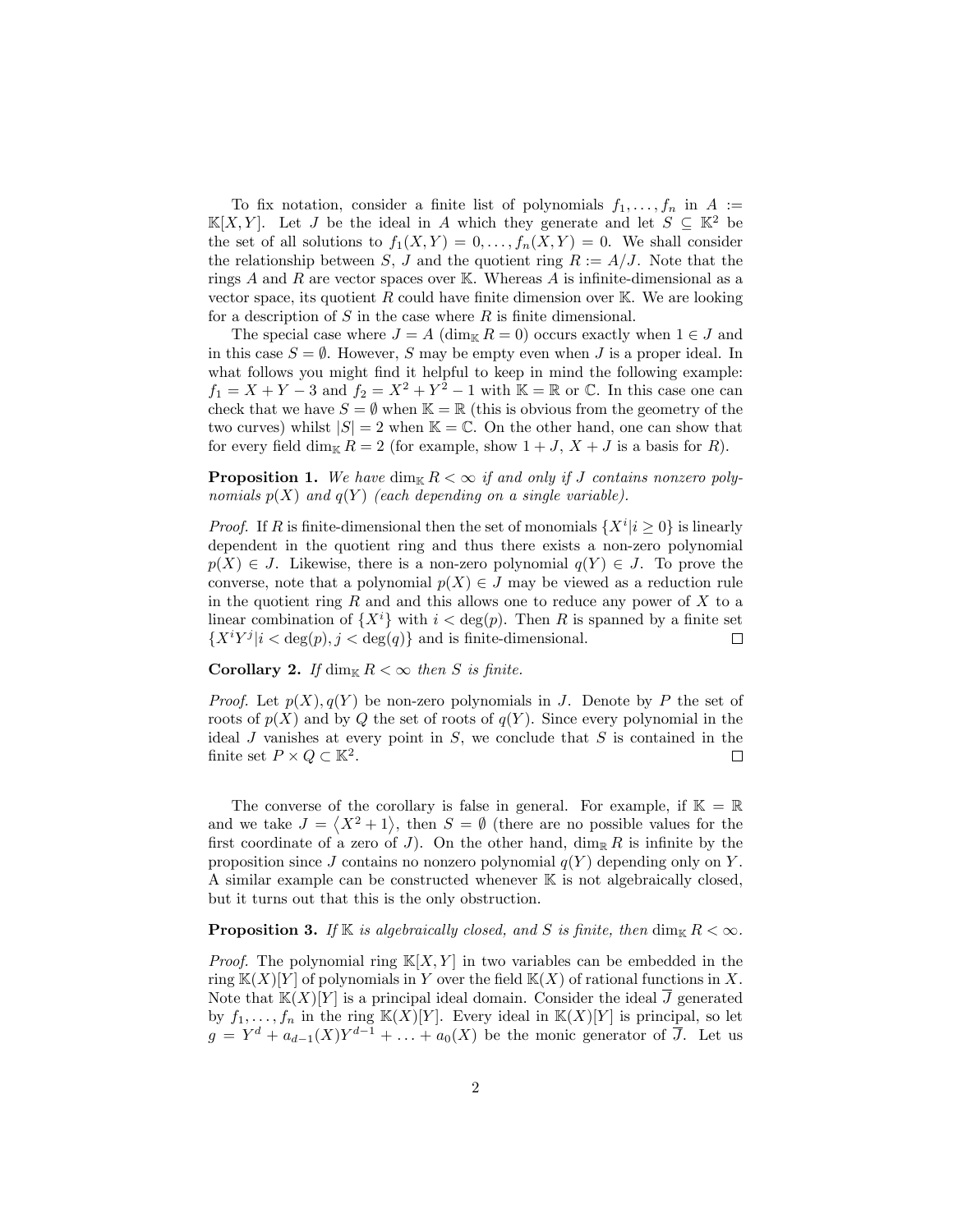show that  $d = 0$  and so  $g = 1$ . Since  $\overline{J} = \langle g \rangle$ , we have  $f_k = gh_k$ , where  $h_k = \sum_{j=0}^{m_k} c_{jk}(X) Y^j, k = 1, \ldots, n$ . There are infinitely many values  $\alpha \in \mathbb{K}$  for which the denominators of the rational functions  $a_i(X)$ ,  $c_{jk}(X)$  do not vanish. If  $d > 0$ , then for each such  $\alpha$  there exists a root  $\beta \in \mathbb{K}$  of the polynomial  $Y^{d} + a_{d-1}(\alpha)Y^{d-1} + \ldots + a_{0}(\alpha)$ . Then each  $f_k$  vanishes at  $(\alpha, \beta)$ , which would give us infinitely many zeros of  $J$ . Thus, the monic polynomial  $g$  is the constant polynomial 1. Since  $g \in \overline{J}$ , we can write  $1 = f_1u_1 + \ldots + f_nu_n$  for some  $u_i \in K(X)[Y]$ . Multiplying both sides of this equality by the denominators of all coefficients of  $u_j$ , for  $j = 1, ..., n$ , we construct a non-zero polynomial  $p(X)$ which belongs to J. Analogously, J contains a non-zero polynomial  $q(Y)$ . By Proposition 1,  $R$  is finite-dimensional.  $\Box$ 

We now study the properties of the quotient ring R in the case that  $\dim_{\mathbb{K}} R$  $\infty$ . We define two (commuting) linear transformations  $T_X$  and  $T_Y$  of R into itself by:  $T_X(u(X, Y) + J) := Xu(X, Y) + J$  and  $T_Y(u(X, Y) + J) := Yu(X, Y) + J$ (because J is an ideal,  $XJ$ ,  $YJ \subseteq J$ , and so  $T_X$  and  $T_Y$  are well defined).

Our main result describes the zeros of  $J$  in terms of the eigenvalues and common eigenvectors of  $T_X$  and  $T_Y$ .

**Theorem 4.** ([4]) Suppose that  $\dim_{\mathbb{K}} R < \infty$ . Then  $(\lambda, \mu)$  is a zero of J if and only if there is a nonzero vector  $v \in R$  such that  $T_X v = \lambda v$  and  $T_Y v = \mu v$ .

*Proof.* By Proposition 1 there exist nonzero single variable polynomials  $p(X)$ and  $q(Y)$  in J. Suppose  $(\lambda, \mu) \in S$ . Then  $p(\lambda) = 0$  and  $q(\mu) = 0$ , so  $p(X) =$  $(X - \lambda)^r p_1(X)$  and  $q(Y) = (Y - \mu)^s q_1(Y)$  for some  $r, s > 0$  where  $p_1(\lambda) \neq 0$ and  $q_1(\mu) \neq 0$ . Furthermore,  $u(X,Y) := p_1(X)q_1(Y) \notin J$  since it does not vanish on  $(\lambda, \mu)$ , but  $(X - \lambda)^r u(X, Y)$ ,  $(Y - \mu)^s u(X, Y) \in J$ . Thus, there exists  $v(X,Y) := (X - \lambda)^{r_1} (Y - \mu)^{s_1} u(X,Y)$  with  $0 \leq r_1 < r$  and  $0 \leq s_1 < s$  such that  $v(X,Y) \notin J$  but  $(X - \lambda)v(X,Y) \in J$  and  $(Y - \mu)v(X,Y) \in J$ . Now  $v(X,Y) + J$ is the required common eigenvector. Conversely, let  $v(X, Y) + J$  be a common eigenvector for  $T_X$  and  $T_Y$  with eigenvalues  $\lambda$  and  $\mu$ . We want to show that  $(\lambda, \mu) \in S$ , that is, that  $J \subseteq M := \langle X - \lambda, Y - \mu \rangle$  (M is simply the ideal consisting of all polynomials for which  $(\lambda, \mu)$  is a zero). We proceed as follow. For each  $p(X,Y) \in A$  we can use the division algorithm to divide by  $X - \lambda$ and obtain  $p(X,Y) = a(X,Y)(X - \lambda) + r(Y)$  for some polynomials  $a(X,Y)$ ,  $r(Y) \in A$ . Now we can divide by  $Y - \mu$  to obtain  $r(Y) = b(Y)(Y - \mu) + s$  where  $b(Y)$ ,  $s \in A$  and the remainder s is a constant. Evaluating at  $(\lambda, \mu)$  shows that  $s = r(\mu) = p(\lambda, \mu)$ . Thus, we see that for each  $p(X, Y)$  in A there exist  $a(X,Y)$ ,  $b(Y) \in A$  such that  $p(X,Y) = a(X,Y)(X-\lambda) + b(Y)(Y-\mu) + p(\lambda, \mu)$ . Hence  $A = M + \mathbb{K}$  and so  $\dim_{\mathbb{K}}(A/M) \leq 1$ . Thus, if  $J \nsubseteq M$ , then  $A = J + M$ since  $J + M$  is a K-subspace of A containing M. But  $v(X, Y)M \subseteq J$  since  $v(X,Y)(X-\lambda)$  and  $v(X,Y)(Y-\mu)$  lie in J by the choice of  $v(X,Y)$ . Hence  $J \nsubseteq M$  implies  $v(X, Y) \in v(X, Y)J + v(X, Y)M \subseteq J$  contrary to the fact that an eigenvector is non-zero. an eigenvector is non-zero.

More generally, if  $p(X,Y) \in K[X, Y]$  and  $T_p$  denotes the linear operator on R obtained by multiplication by  $p(X, Y)$ , then the eigenvalues of  $T_p$  are given by  $p(\lambda, \mu)$  for  $(\lambda, \mu) \in S$ .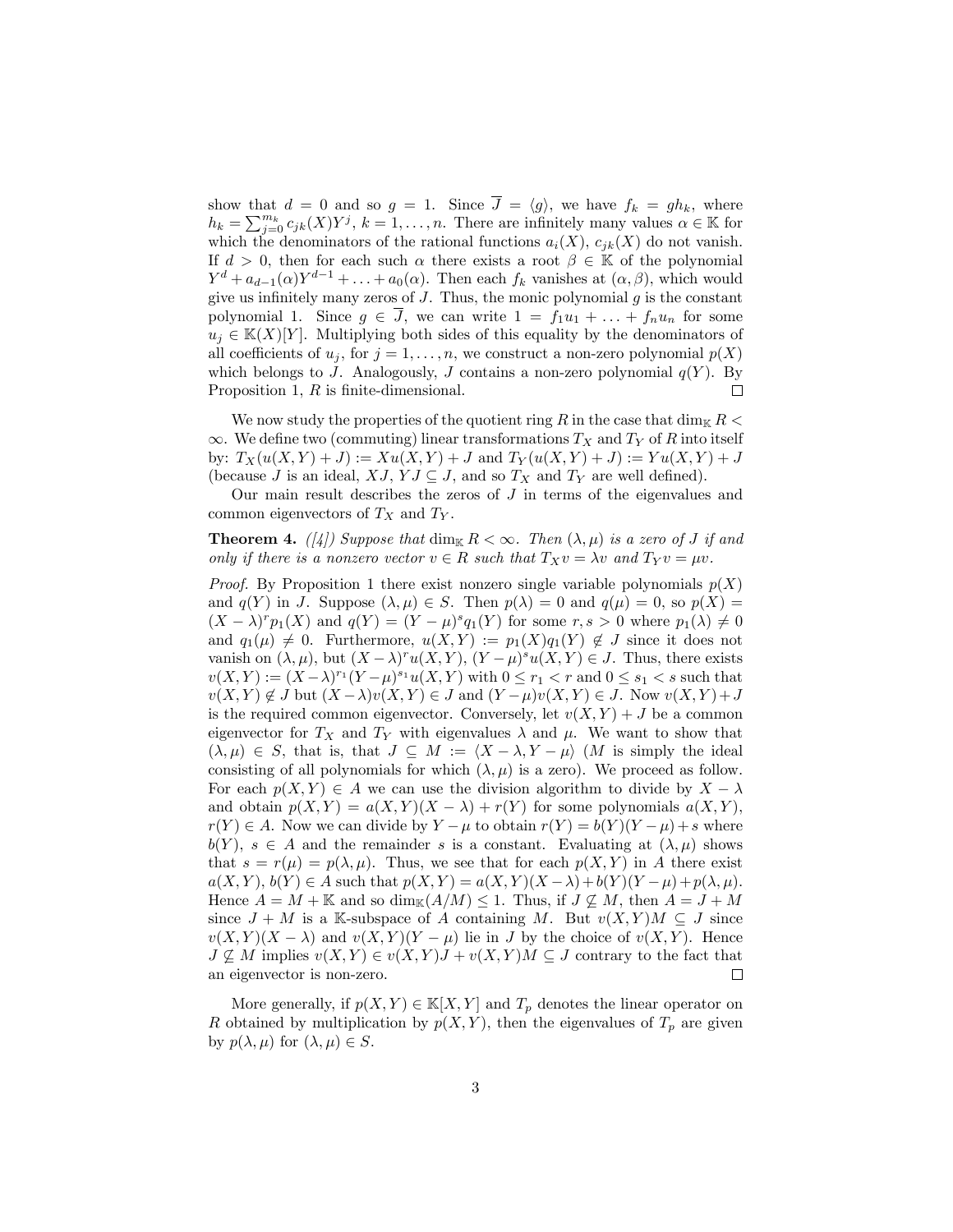#### Corollary 5.  $|S| \le \dim_{\mathbb{K}} R$ .

This corollary follows from the fact that the eigenvectors corresponding to distinct eigenvalues are linearly independent.

It is well-known that two commuting operators on a finite-dimensional space over an algebraically closed Öeld have a common eigenvector (provided that the dimension of the vector space is non-zero). As a consequence we get the following

**Corollary 6.** If  $\mathbb{K}$  is algebraically closed, and  $1 \le \dim_{\mathbb{K}} R < \infty$ , then J has at least one zero.

Remark 7. What happens if we have more than two variables? There are obvious generalizations of the first proposition, the theorem and their corollaries to polynomial rings  $\mathbb{K}[X_1,\ldots,X_m]$  in any (finite) number of variables. A little thought shows that they can be proved using natural generalizations of those proofs given above.

It is also true that Proposition 3 generalizes to polynomial rings of m variables (over an algebraically closed field!), but the proof above which depends on the fact that a polynomial ring in one variable over a field is a principal ideal ring does not seem to generalize. A proof of the general proposition instead requires Hilbert's Nullstellensatz which is less elementary. Recently Arrondo [1] has given an elegant proof of the Nullstellensatz which makes that theorem within reach of an undergraduate algebra course.

In order to carry out explicit calculations with Theorem 4, one has to work out a Gröbner basis of the ideal  $J$  or a border basis of  $J$  [5]. A computational alternative to this theorem is the elimination theory (see e.g.,  $[6]$ ), however Theorem 4 is much more attractive aesthetically. It is a convenient stepping stone towards computational algebra and algebraic geometry.

Acknowledgments. The authors thank Ken Small for his suggestion to write this note.

## References

- [1] E. Arrondo, Another elementary proof of the Nullstellensatz. Amer. Math. Monthly 113 (2006) 169-171.
- [2] W. Auzinger, H. J. Stetter, An elimination algorithm for computation of all zeros of a system of multivariate polynomial equations, in: Conference in Numerical Analysis, Internat. Schriftenreihe Numer. Math., Vol. 86, Birkhäuser, Basel, 1988. 11-30.
- [3] D. Cox, J. Little, D. O'Shea, Using Algebraic Geometry. Graduate Texts in Mathematics, Vol. 185. Springer-Verlag, New York, 1998.